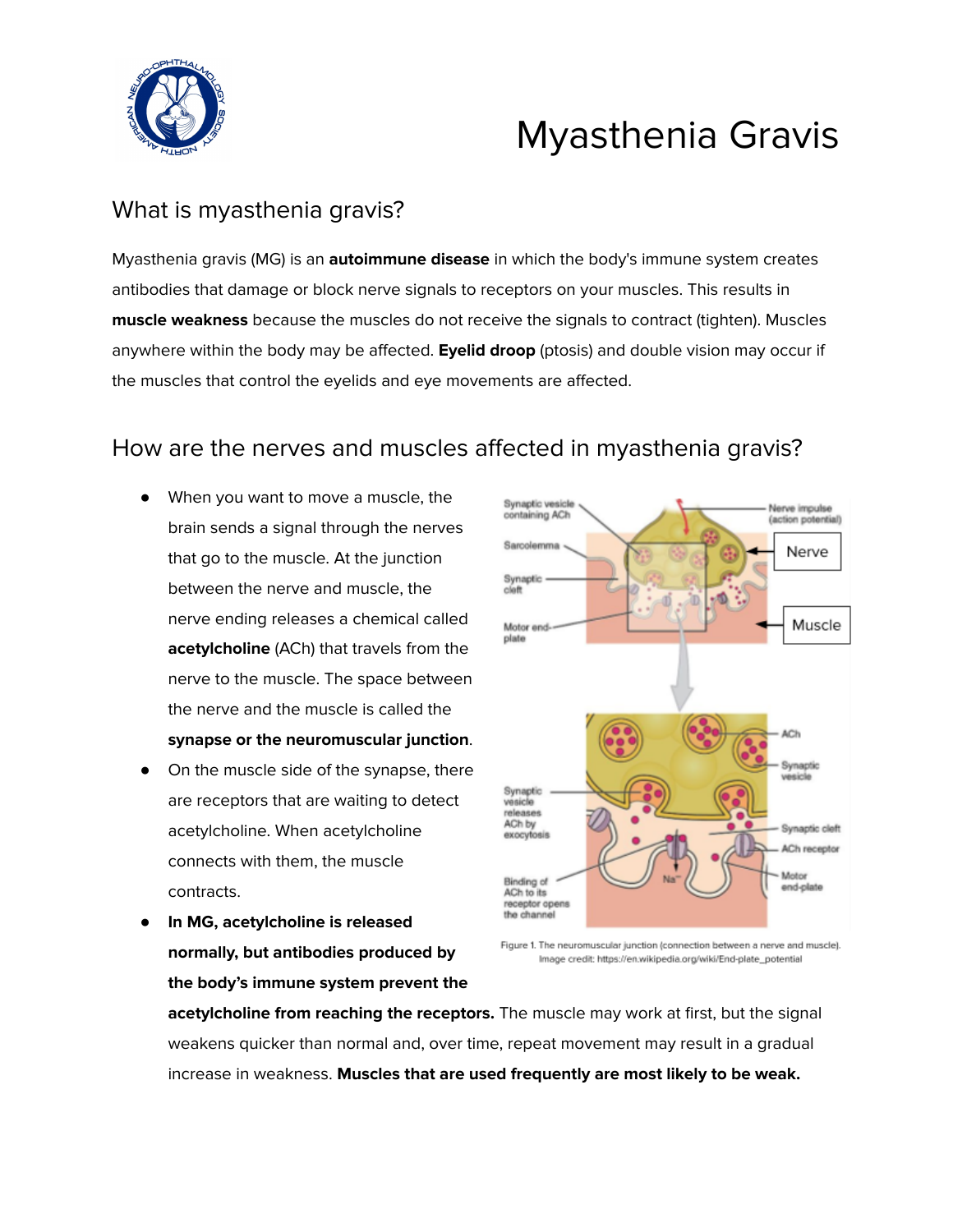# How can myasthenia gravis affect me?

Many people with MG only have eye symptoms ("**ocular myasthenia gravis**"). These patients have weakness of the muscles that open the eyelids and/or the muscles that move the eyes. This weakness results in lid droop (ptosis) and double vision due to variation in weakness of different eye muscles between the two eyes. The double vision goes away if you close either eye.

MG can affect other muscles in the body ("**generalized myasthenia gravis**"). **Shortness of breath** or **difficulty swallowing** are more serious symptoms of MG and must be brought to your doctor's attention immediately.

**MG does not produce pain or numbness, or a change in the size of your pupil.** If these are present, they may be due to another process, and you should inform your doctor.

#### Why do I need to see a neuro-ophthalmologist?

A neuro-ophthalmologist specializes in neurological problems related to the eyes and eye movements. They are often involved in diagnosing myasthenia gravis, especially if the eyelids are droopy or if you have double vision.

There are many different ways myasthenia gravis is diagnosed. Your doctor may diagnose you in the clinic, but may order blood tests or other special tests to help confirm the diagnosis.

- A **blood test** for antibodies can help confirm the diagnosis, but the antibodies are not always detectable, especially if you only have eye symptoms.
- Your doctor may perform tests in the office to see if there is improvement of your eyelid drooping. One example is the **ice test**, where your doctor places an ice pack on your eyelids for several minutes, then re-examines your eyelids to see if there is any improvement.
- Once you have been diagnosed with myasthenia gravis, your doctor may order additional testing and refer you to a general neurologist for further treatment.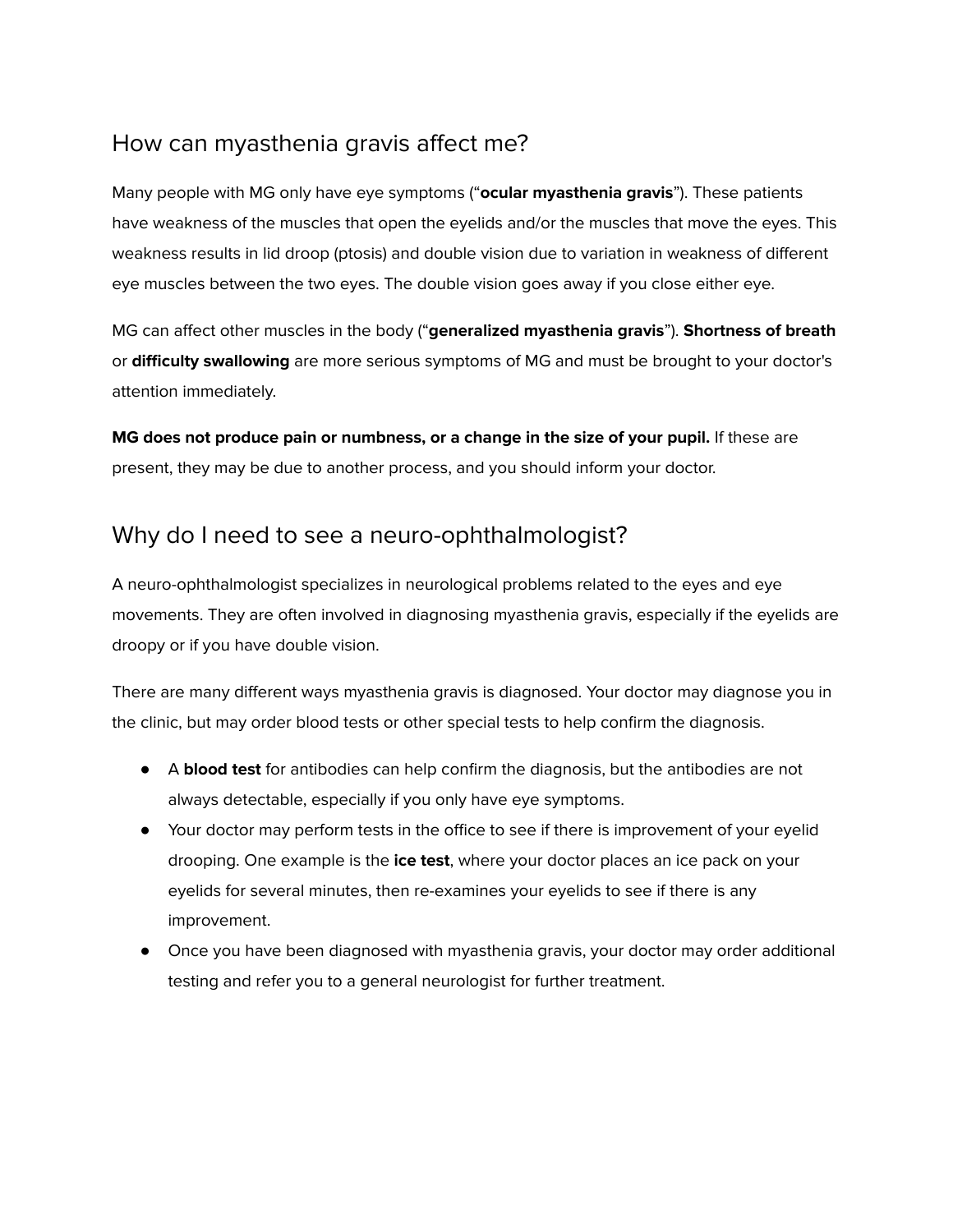#### Example of Ice Test



Before ice After ice

#### What is my prognosis?

As with other autoimmune diseases, myasthenia gravis tends to come and go. MG produces variable disease that may last for years or indefinitely. Symptoms may suddenly become worse. They may be triggered by some medications, so you should ensure that your doctor has an updated list of all of your medications, including supplements (see below). **Once the diagnosis of MG is made, patients need to inform all their physicians of their diagnosis, particularly if they are ever seen in an Emergency Department or are scheduled for any type of surgery with anesthesia.**

#### How is myasthenia gravis treated?

- Myasthenia gravis can be treated with **pyridostigmine (Mestinon)**, a medication that helps with the symptoms of muscle weakness. Unfortunately, this does not always relieve lid drooping or double vision.
- **Steroid** medication may also improve muscle function by affecting the immune system's ability to produce antibodies. Steroids can have many side effects. If your immune system needs to be treated long-term, your doctor will help determine whether to use steroids or other medications that affect immune function. Other medications they might use include azathioprine (Imuran), intravenous immunoglobulin (IVIg), or mycophenolate mofetil (Cellcept).
- Occasionally **surgery** to remove the **thymus gland** may be effective at treating MG. Your doctor may check for thymus enlargement with a **chest CT scan**.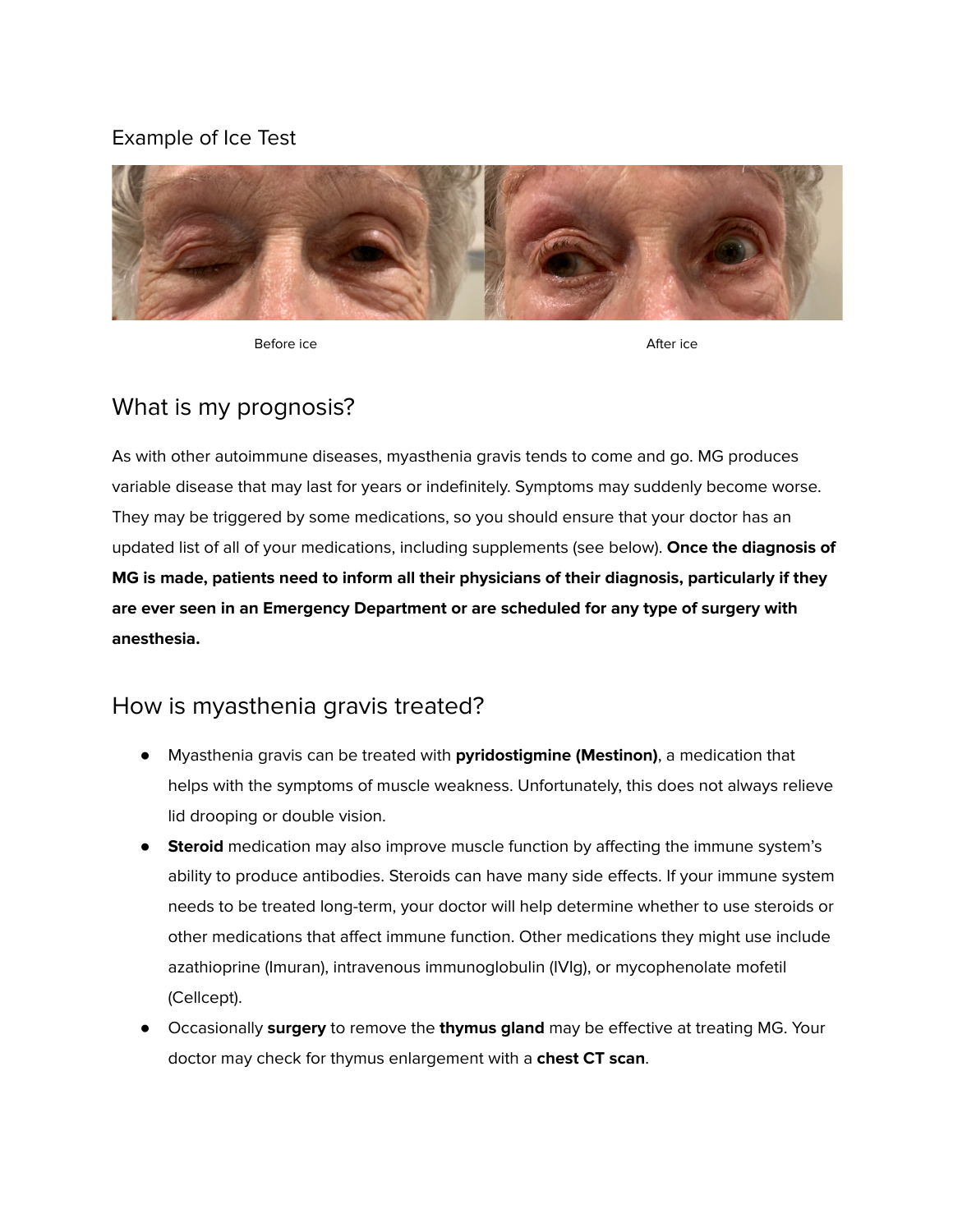# Is there a cure for myasthenia gravis?

At this time, there is **no known cure** for myasthenia gravis. However, many patients are able to control their symptoms with medication alone and the severity of the disease may improve over time.

# What are my chances of developing weakness in muscles other than my eye muscles?

Myasthenia gravis can affect many muscles or only a few muscles, especially the muscles that move the eye and lift the lid. The chance that ocular MG will involve muscles in the rest of your body is decreased after two years, but there is still a small risk of other muscles becoming affected. **Inform your physician immediately if you develop problems with breathing or swallowing.**

#### I have myasthenia gravis. What if I become pregnant?

If you have myasthenia gravis and become pregnant, please talk with your doctor to make sure that both you and the baby do well. **Myasthenia gravis does not increase risk for miscarriage or affect the fetus during pregnancy. Myasthenia gravis can worsen during pregnancy, and during delivery extra care is typically needed.** After birth, the baby may have some weakness related to the antibodies from the mother, but that usually gets better on its own. If you notice your baby has difficulty feeding or breathing, please talk with your doctor.

# Are there medications that can make myasthenia gravis worse?

There are many medications that may trigger myasthenia gravis symptoms or make myasthenia gravis worse, such as some antibiotics and some blood pressure and cholesterol medications. Please talk with your doctor about your medications. A partial list can be found at: <https://myasthenia.org/What-is-MG/MG-Management/Cautionary-Drugs>